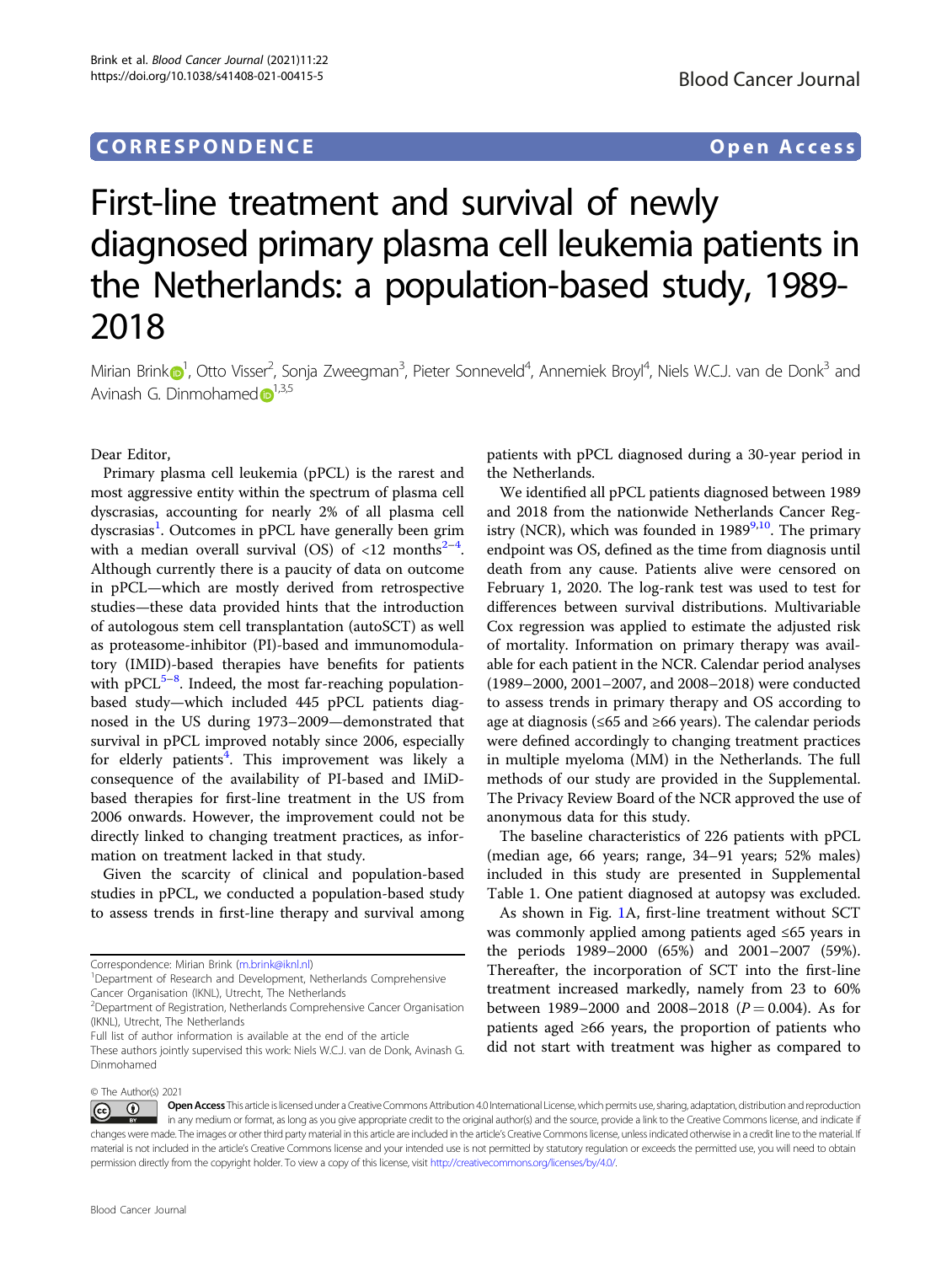<span id="page-1-0"></span>

patients aged ≤65 years ( $P < 0.001$ ). Although the proportion of patients aged ≥66 years not receiving therapy is decreasing over time, a substantial number of these patients still did not receive any therapy in the most recent calendar period (28% and 49% in 2008–2018 and 1989–2007, respectively;  $P = 0.030$ ). However, noteworthy is the application of SCT among patients aged ≥66 in the most recent calendar period (8%; median age, 68 years; range, 66–69 years).

Detailed data on baseline characteristics of 71 patients diagnosed in 2014–2018 are presented in Supplemental Table 2. Of these patients, the majority was treated with a PI-based regimen (58%; Fig. 1B). Twenty-two patients received an SCT as part of their first-line treatment, of whom nine received an autoSCT, eight the tandem of autoSCT and allogeneic SCT, and five a tandem autoSCT.

Overall, the median follow-up was 9.3 months (range, 0.03–198.3 months), whereas it was 52.0 months (range, 13.7–198.3 months) for patients alive at the end of

follow-up. For all patients, median OS across the three calendar periods was 8.8, 5.0, and 14.4 months, respectively  $(P < 0.001$ ; Supplemental Fig. 1). The corresponding estimates for patients aged ≤65 and ≥66 were 12.2, 13.8, and 28.4 months ( $P = 0.002$ ), and 2.0, 2.4, and 6.4 months ( $P =$ 0.009), respectively (Fig. [2](#page-2-0)). Although OS improved over time, early mortality within 6 months after diagnosis remained high over time for both age groups. Among patients aged ≤65, the proportion of early mortality was 31%, 33%, and 25% for the three consecutive calendar periods  $(P = 0.667)$ . The corresponding proportions for patients aged ≥66 years were 73%, 70%, and 49% ( $P = 0.067$ ). The projected OS at 6 months and 1, 2, and 5 years postdiagnosis according to age at diagnosis and calendar period of diagnosis are presented in Fig. [2](#page-2-0).

When simultaneously adjusted for sex, age at diagnosis, and calendar period of diagnosis, patients diagnosed during 2008–2018 had a lower risk of mortality (adjusted hazard ratio [HR], 0.59; 95% confidence interval [CI]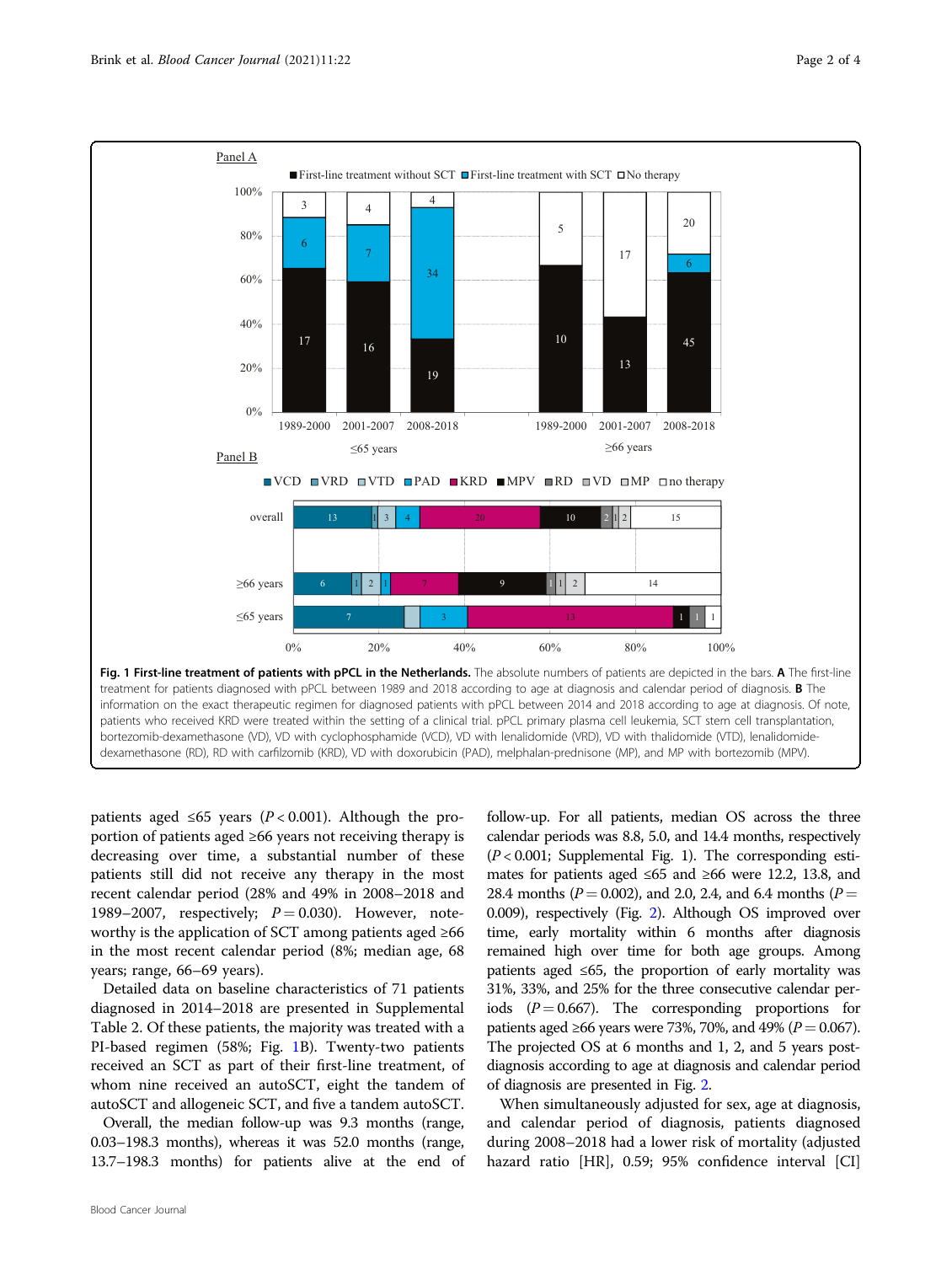<span id="page-2-0"></span>

0.42–0.84;  $P = 0.003$ ), as compared to patients diagnosed before 2007. Furthermore, patients aged ≥66 years had a higher risk of mortality (adjusted HR, 2.19; 95% CI 1.63–2.94;  $P < 0.001$ ), as compared to patients aged ≤65 years (Supplemental Table 3). However, when additionally adjusted for first-line treatment, the prognostic effects of calendar period and age lost statistical significance. This finding suggests that the broader application of therapy, especially the application of SCT, contributed to the improved survival over time, and this was irrespective of age (Supplemental Table 3).

In this comprehensive, nationwide, population-based study, the survival of pPCL patients improved over time. However, early mortality remains high, which is probably related to both disease-related and therapy-related complications. Our study is the first to directly link the improvements in survival with changes in first-line therapy over time. Collectively, patients with pPCL likely benefited from the therapeutic advances achieved over the past decades.

Our findings are mostly in keeping with a previous population-based study conducted in the US during 1973–2009<sup>[4](#page-3-0)</sup>, and prospective and $10$  retrospective stu $dies<sup>11,12</sup>$ , including a multicenter study conducted in Greece during  $2000-2016^5$  $2000-2016^5$ . However, in our study, the median OS of patients aged ≥66 years diagnosed during 2008–2018 was lower, as compared to the median OS of patients ≥66 years diagnosed during 2006–2009 in the US —possibly due to a delay in the introduction of more effective therapies in the Netherlands compared to the US. The importance of novel agent-based regimens in

pPCL was also shown among 50 pPCL patients diagnosed in Greece during 2000-2016<sup>5</sup>. That study revealed that OS was significantly higher among patients managed with bortezomib-based regimens and autoSCT, as compared to those managed with more conventional therapies. Furthermore, our results compare less favorably with two relatively small prospective trials, which are the only trials published to date in  $pPCL^{7,8}$  $pPCL^{7,8}$  $pPCL^{7,8}$  $pPCL^{7,8}$  $pPCL^{7,8}$ . These differences may be related to the use of novel agent-based regimens in all patients enrolled in these clinical trials, as compared to only 58% of the patients diagnosed in 2014–2018 in our study. Also, the selection of comparatively fit patients fulfilling the strict inclusion criteria of trials—as compared to the inclusion of all pPCL patients identified in population-based registries—may result in differences between the studies. Concerning stem cell transplantation, the OS in transplant-eligible pPCL patients in three large retrospective series $6,13,14$  was superior, as compared to the OS of pPCL patients aged ≤65 years diagnosed in 2014–2018 in our population-based study—of whom 63% received autoSCT. However, it is unknown which proportion of patients in the retrospective series $6,13,14$  $6,13,14$  $6,13,14$  $6,13,14$  $6,13,14$  was planned to undergo autoSCT, but eventually did not receive this treatment because of either early progression or early death. This particular selection bias may lead to an overestimation of the effectiveness of autoSCT in pPCL. Taken together, the therapeutic advances achieved in recent decades seem to gradually translate into tangible benefits for pPCL patients at the population level. Nevertheless, the specific design and conduct of prospective intervention studies in pPCL across different